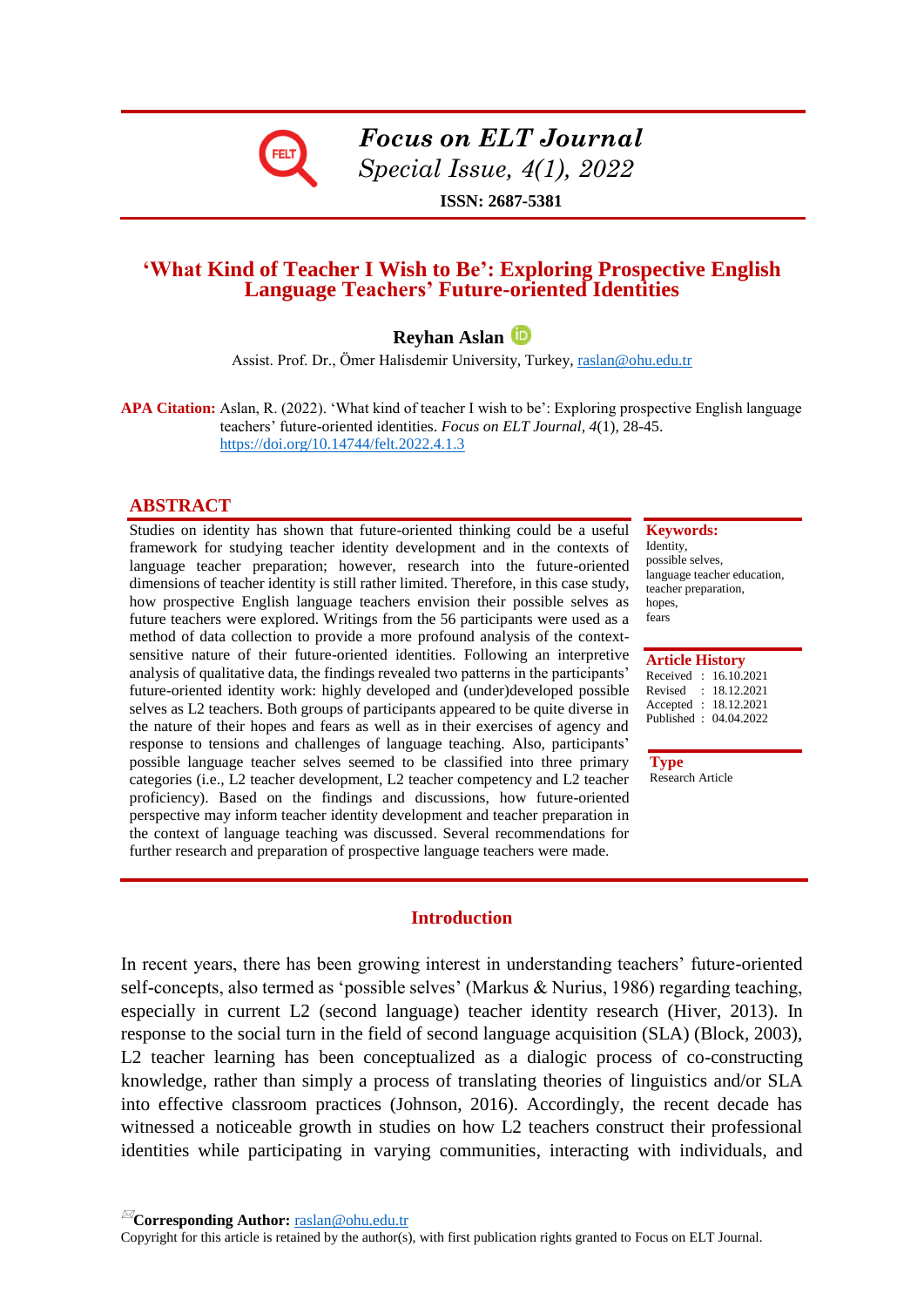positioning themselves (and are positioned by others) in social settings (Yazan, 2018). A specific strand of research is regarding the role of future thinking in L2 teacher identity, particularly how language teachers envision their possible selves as teachers (i.e., their hoped-for and feared selves) (see, e.g., Hiver, 2013; Kubanyiova, 2009; Pennington & Richards, 2016; Rahmati et al., 2019).

Research has identified that possible selves theory can offer a useful framework for studying teacher identity development, particularly in the contexts of teacher preparation where prospective teachers seek self-definitions or are encouraged to do so (Lutovac, 2020). To date, however, there is little empirical evidence of mapping future-oriented dimensions of identity through possible selves theory for understanding pre-service teacher identity development, especially in the context of L2 teaching. The majority of research studies on identity development in language teacher education have explored linguistic and professional identities of non-native speaking (NNS) teachers in educational contexts (e.g., Aneja, 2016; Varghese et al., 2016) and sociocultural identities of language teachers in their social contexts (e.g., Tsui, 2007). While research indicates that identity development is a future-oriented process (Lutovac, 2020; Urzúa & Vásquez, 2008), there is a dearth of research on a future aspect of identity in light of possible selves theory (Kumazawa, 2013). In particular, it is not clear what kind of teacher prospective language teachers hope to become, expect to become, and fear becoming in the future. To fill such a void in the literature, this paper reports on a qualitative study of Turkish students' future-oriented identities as prospective teachers at a pre-service language teacher education program.

#### **Theoretical framework**

#### Identity and possible selves theory

The current body of research, heavily influenced by the social turn in SLA, has started to focus more on the role of identity in L2 teacher education (Hiver, 2013). This recent thread of research has adopted a poststructuralist and critical approach to L2 teacher identity development, which rejects the essentialist conceptualizations of self (Kayi-Aydar, 2019). As described by many poststructuralist scholars (Johnson, 2016; Norton, 2010), in other words, identity is an unstable, multiple, situated, and context-dependent phenomenon (Wenger, 1998). Moreover, becoming a teacher is an identity construction process, whereby individuals negotiate their sense of self by generating possible selves or holding images concerning who they expect to become or fear becoming (Krzywacki, 2009). Thus, the construct of possible selves theory is of importance in identity exploration and development (Lutovac, 2020).

According to Markus and Nurius (1986), possible selves refer to individuals' futureoriented representations of self. Possible selves are primarily associated with self-concepts concerning how they view their potential and about their future (Markus & Nurius, 1986). In particular, these future-oriented self-concepts might be either positive and represent what one would like to become (i.e., hoped-for selves) or might be negative and represent what one wants to avoid (i.e., feared selves) (Oyserman  $\&$  James, 2015). Akin to identity, these future-oriented self-concepts are also not fluid, fixed and uniform, rather they are dynamic,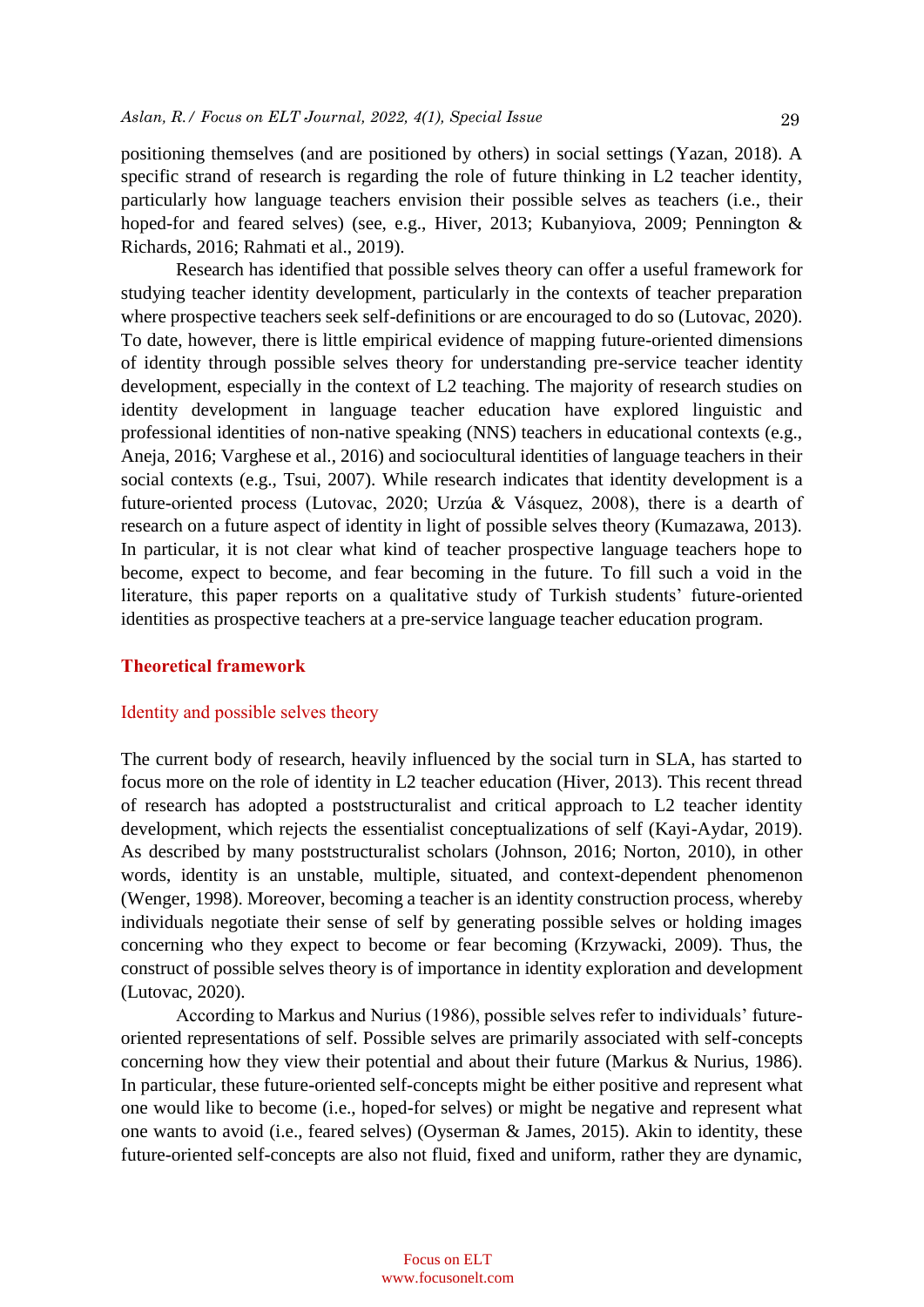open to transformations and are impacted by contextual factors and personal past experiences (Hong & Greene, 2011).

Recent studies have emphasized the importance of possible selves in directing one's behavior and actions in the present (Oyserman & James, 2015). As such, one significant contribution of possible selves is concerning with the *motivational influence* (Stevenson & Clegg, 2011). Individuals tend to eliminate the gap between their current and future selves (Oyserman & James, 2015). Thus, possible selves facilitate one's motivation (Oyserman et al., 2004). Second, possible selves have also a *self-regulative fuction* (Hamman et al., 2010). These future-oriented self-concepts function as 'roadmaps' (Oyserman et al., 2004) or 'behavioral blueprints' (Robinson et al., 2003) that facilitates making judgments about whether some possible selves are possible while others are not (Stevenson & Clegg, 2011). In other words, they provide a clear goal to work towards or avoid (Oyserman et al., 2004).

Possible selves theory may allow for better understanding prospective teachers' past and present experiences and the process of creating possible selves (Pellikka et al., 2020). Given these future-oriented identities contributes to self-improvement, change and growth, which are viewed as critical in the way of becoming a teacher (Lutovac, 2020), this study was based on the possible selves theory.

#### **Literature Review**

Much of the extant work on the theory of possible selves in general has focused on individuals' transitional period in their lives (Hamman et al., 2010, 2013). Despite the prolific research on teacher identity, the study of possible selves in the context of teacher preparation and development has been a relatively uncharted area (Hamman et al., 2013; Kumazawa, 2013). For example, Hamman et al. (2010) investigated the possible selves of student teachers and new teachers. They revealed four categories of possible selves concerning professionalism, interpersonal relationships, classroom management and instruction. The authors indicated that student teachers tended to be more task-focused (interpersonal, management, instruction) whereas new teachers were more quality-focused (professional qualities) in terms of their possible selves. Hamman et al. (2013) explored student teachers' possible selves in their final practicum semester. They revealed the categories of expected possible selves, including learning to teacher and professionalism, as well as feared possible selves, including loss of control, uninspired instruction, and uncaring teacher. The authors also discussed the role of these results in teacher retention and attrition.

Hong and Greene (2011) examined pre-service teachers' hoped-for selves and feared selves and the experiences that shape their possible selves. The authors found six categories: sufficient/insufficient content knowledge, well-managed/poorly-managed classroom, effective/ineffective teaching, being caring and helpful/not being caring and helpful, having positive/negative attitudes toward students and teaching, and demonstrating leadership/not being liked or respected by fellow teachers. The most frequent comments were related to hopes for being effective and fears of being ineffective. The authors also highlighted stronger impact of past experiences than the impact of teacher education on the development of possible selves.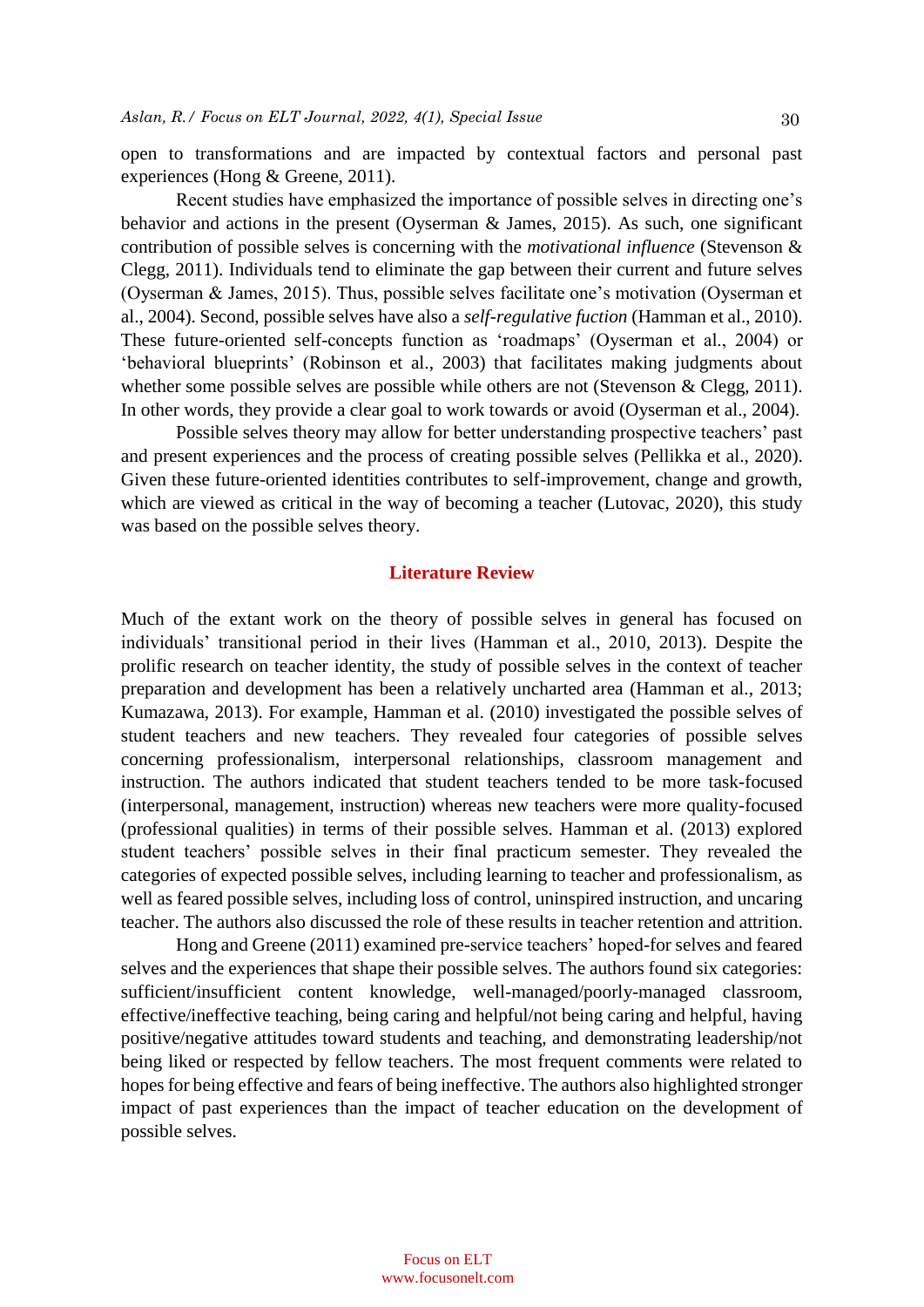# *Aslan, R./ Focus on ELT Journal, 2022, 4(1), Special Issue*  31

In the L2 teaching context, however, research into the theory of possible selves is still rather limited (Hiver, 2013; Kumazawa, 2013), and there is a lack of comprehensive understanding about what kind of possible selves prospective language teachers hold with regard to L2 teaching. Kubanyiova's (2007, 2009) studies introduced the concept of 'possible language teacher selves' as a construct through which to investigate L2 teacher development. In a longitudinal study on eight Slovakian L2 teachers, Kubanyiova (2009) conceptualized *Possible Language Teacher Self* as: 'Ideal Language Teacher Self' which relates to identity goals and aspirations; 'Ought-to Language Teacher Self' which concerns with teachers' responsibilities and obligations and 'Feared Language Teacher Self' that is related to language teaching anxiety resulted from a fear of failure. The author further discussed the significant role of ideal self in L2 teachers' conceptual development and motivation. Also, she revealed that factors such as large workload, unsupportive working environment and gap between ideal and actual selves made a negative motivational impact on the ideal self.

White and Ding (2009) also addressed the ideal and ought-to teacher selves perspective to explore how the self-concepts of 23 teachers in the U.K., China and New Zealand impacted and was impacted by their engagement in the domain of e-learning. The authors highlighted the motivational power of possible selves for teachers when taking actions about their teaching. In the Japanese context, Kumazawa (2013) investigated the relationship between possible selves and motivation among four novice L2 teachers. The researcher found that teachers had clear ideal selves at the pre-service stage whereas contextual constraints and classroom realities led to the conflicts between the ideal and actual selves. However, teachers could find a better harmony between their ideal, ought-to, and actual selves through reflection and exercising agency. Similarly, Hiver (2013) examined how seven in-service Korean language teachers' possible selves impacted their professional development choices and concluded that the participants' possible selves were either guided by their motivation to repair their perceived inadequacies, or to enhance the self. The least important motive for teachers' professional development choices was reported as adhering to normative obligations.

Most researchers agree that possible selves could offer a versatile framework for exploring the future-oriented dimensions of teacher identity (Kumazawa, 2013). It is critical for pre-service teachers to construct vivid self-concepts concerning teaching so that they could understand their progress toward their goals (Hamman et al., 2013); have motivational support to pursue these goals in the present (Yowell, 2000), and develop possible selves strategies or display self-regulative behaviors to move towards hoped-for selves or avoid feared selves (Lutovac, 2020). Furthermore, prospective teachers' hopes and expectations might be considered as their self-perceptions that, a certain extent, reflects their current situation and contexts (Markus & Nurius, 1986). In that regard, the learning experiences, including the coursework and fieldwork, in addition to the experiences with teacher educators and mentors may enable future teachers to revise their possible selves (Hadi, 2019; Lutovac & Kaasila, 2014; Meyers et al., 2017) and such situational factors could impact their exercise of agency (Furlong, 2013). Prospective teachers' imaginations of professional roles could also be challenged by the realities they faced during their internships (Christofferson & Sullivan, 2015; Darling-Hammond, 2014; Tekir & Akar, 2019). Examination of possible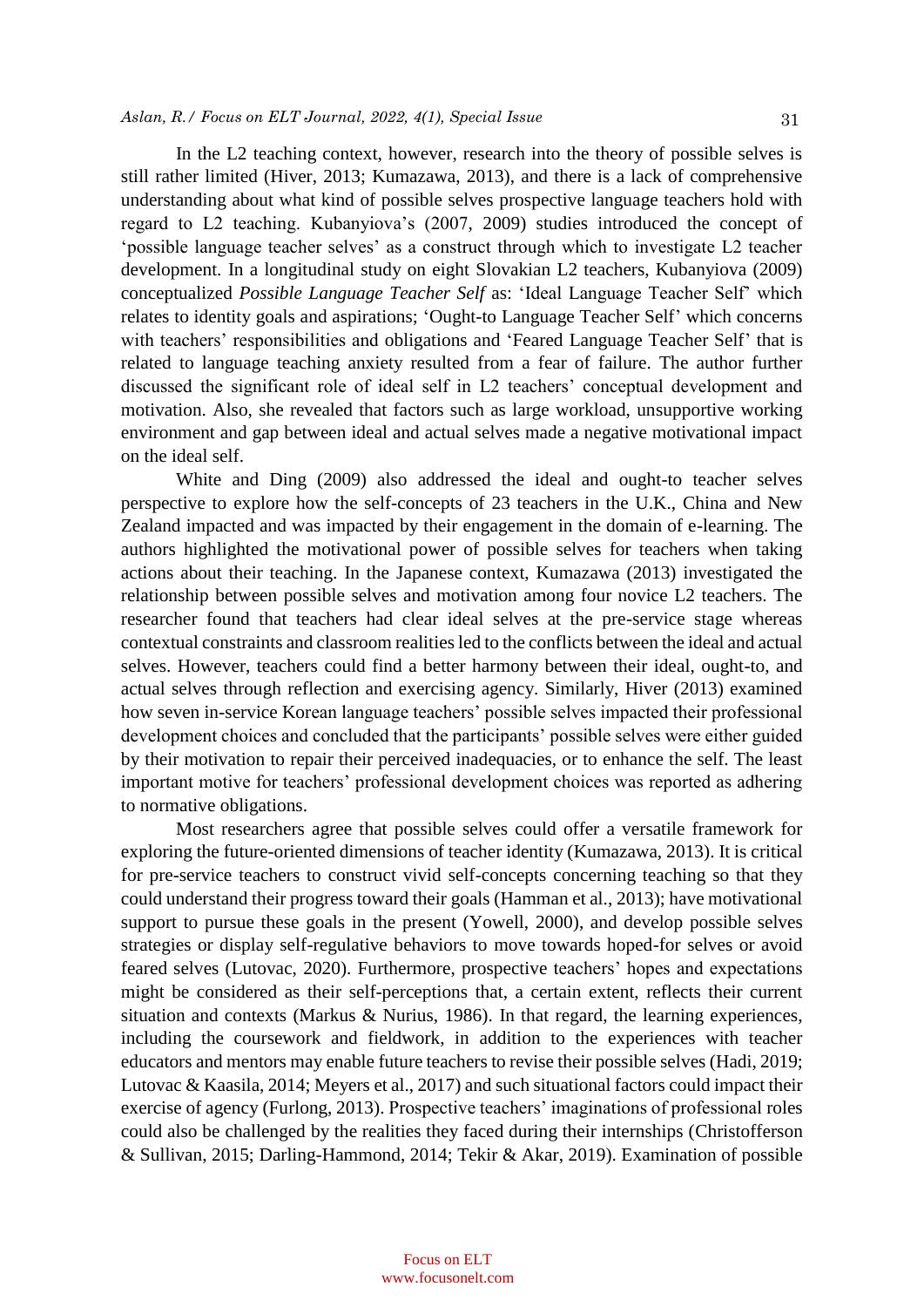selves is critical to gain insights into pre-service teachers' identity development and to predict their future thinking and action (Lutovac, 2020). Therefore, understanding prospective teachers' future-oriented identities is important.

#### Purpose of the study

The literature on possible selves in the context of L2 teacher education indicates that there is a lack of in-depth qualitative studies with individuals from different settings because of the context-specific nature of self, which limits the generalizability of findings across contexts (Taylor et al., 2013). As stated before, less attention is also given to how pre-service teachers' future-oriented identities are formed and the process of becoming a teacher in subject specific contexts (Lutovac, 2020). Previous studies call for greater attention on a more complete understanding identity in general and teacher identity, in particular, to enhance the ways in which teacher education institutions are conceived (Beauchamp & Thomas, 2009). Given the lack of a comprehensive understanding about future-oriented dimensions of L2 teacher identity, the overall aim of this study is to explore how prospective language teachers envision their possible selves as future teachers. More specifically, prospective teachers' hoped-for selves and feared selves in an L2 teacher education program were analyzed. In line with the research aims, in this study, the following research questions was investigated: 'What do prospective English language teachers envision their possible selves as future teachers? What are their hopes and fears concerning L2 teaching?' It is also important to note that possible selves, future-oriented identities and future-oriented selfconcepts are used as interchangeable concepts in this manuscript.

#### **Methodology**

This research is qualitative in nature and uses case study design to explore the emerging professional identities of prospective language teachers. Given the objective of this study, case study is appropriate to provide a comprehensive description of the participants' futureoriented identities concerning teaching and to interpret the phenomenon in their worlds (Creswell, 2012; Merriam, 2009). Case study is particularly suited for the present study since it allows researchers to understand and inquire into the complexities of identity development in its real-life context (Yin, 2009). Moreover, case study could be a valuable tool to shed light on the ways in which participants form their possible selves from different perspectives (Stake, 1995). This paper does not target empirical generalizability; however, the examination of cases could offer a comprehensive picture of a complex phenomenon to be researched over time (van Lier, 2005).

#### Setting and participants

The present study was undertaken in a four-year teacher education program at one of the major research universities in central Turkey. This pre-service English language teacher education program, on its official website, acknowledges that it seeks to prepare students as fully qualified English language teachers for primary, secondary, and tertiary educational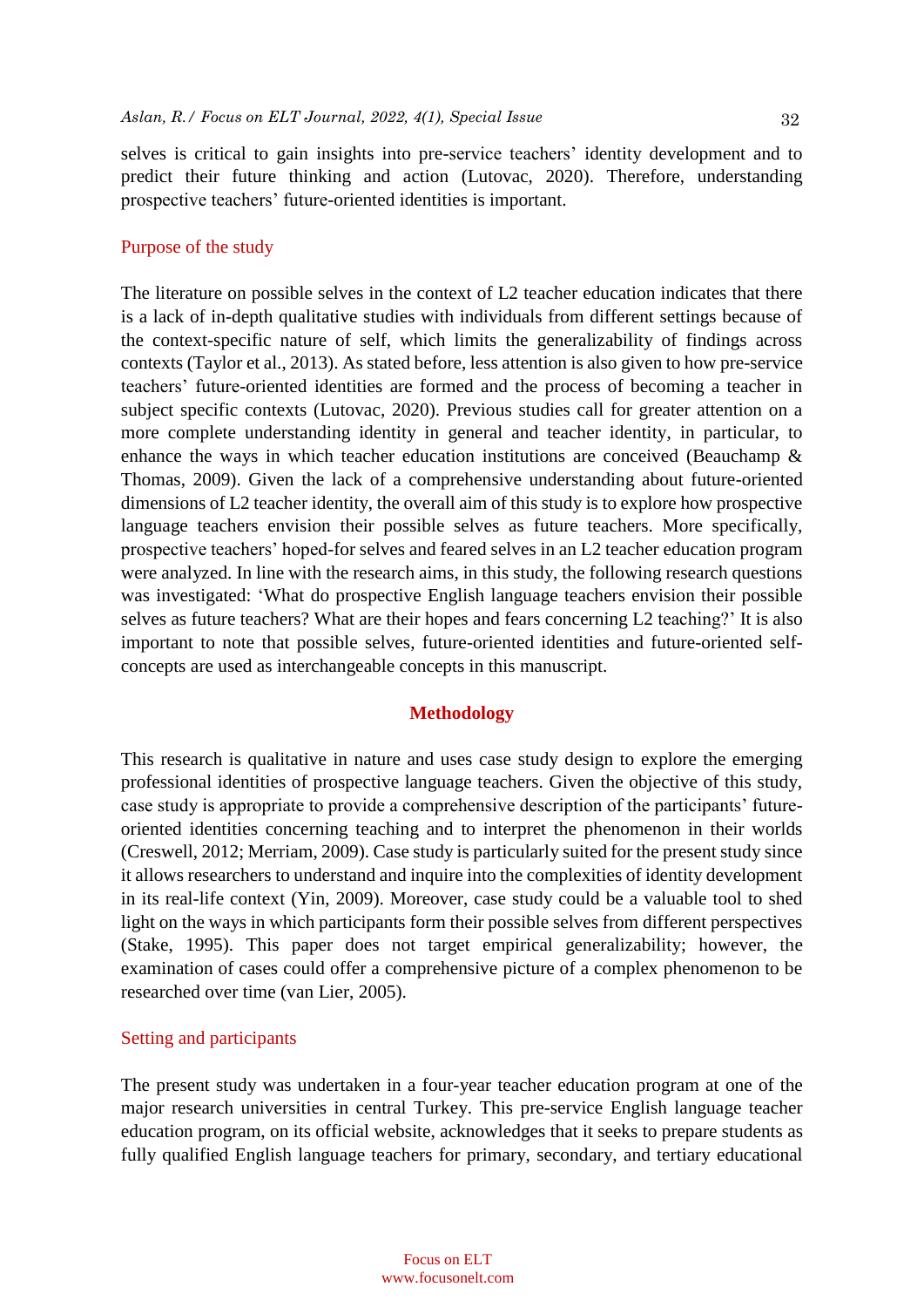institutions. Therefore, the program claims to offer a rigorous undergraduate curriculum, involving a wide range of courses in English language, methodologies, educational sciences, English literature, linguistics, and school-based practicum courses (i.e., School Experience and Practice teaching). Those who fulfilled the success requirements of the program are awarded a bachelor's degree in English Language Teaching. Data set of this study was collected at one of the school-based practicum courses offered in the last year of the program for pre-service English language teachers. There were ten sections (almost 250 students) in the practice teaching course at the time of data collection. However, only eight of the instructors who taught the practicum course allowed the researcher to ask students to write a reflection paper upon their possible selves about L2 teaching. From a pool of 93 pre-service

English language teachers, 56 participants (49 female and seven male) volunteered to participate in this study. All the participants who agreed to participate in this study were senior year students and completing their practicum semester in the department. The selected participants' age ranged from 21 to 25. All the participants were Turkish, and they all completed their final teaching practicum at placement schools.

#### Data collection

In this study, writing by participants was considered as a method of gathering data on futureoriented identities about L2 teaching. This method was chosen because it facilitates a more profound analysis and understanding of the context sensitive phenomenon, not available from large-scale positivistic, survey-based research methods (Clarke, 2020). With this in mind, student writings as a way of collecting the stories of emerging teacher identity has been found useful in the study of possible selves than other methods (Whitty, 2002). Participants were prompted to reflect on and write about their descriptions of their possible selves relating to L2 teaching through a series of open-ended questions such as: *Imagine that you have started to work as an English teacher at a school. What type of teacher you hope to be? What type of teacher you fear becoming?* The prompts also asked participants to consider: why do they want to become a teacher; how confident they are in their teaching ability; how much they feel like a teacher; whether they feel prepared to be an English teacher, and to describe the experiences that made them feel this way. These open-ended questions can be viewed as a way to understand highly complex and dense feelings and processes (Hiltunen et al., 2020).

#### Data analysis

Student writings were analyzed by employing qualitative content analysis (Newby, 2014) which is based on systemic realization of the following steps: (1) familiarization with the data through multiple reading of the text; (2) identification of meaning units; (3) division of the categories into subcategories; (4) interpretation of the categories with subcategories. By way of the constant comparative method (Corbin & Strauss, 2008), categories that emerged from one group were compared and contrasted with those from the other group to discern similarities and differences.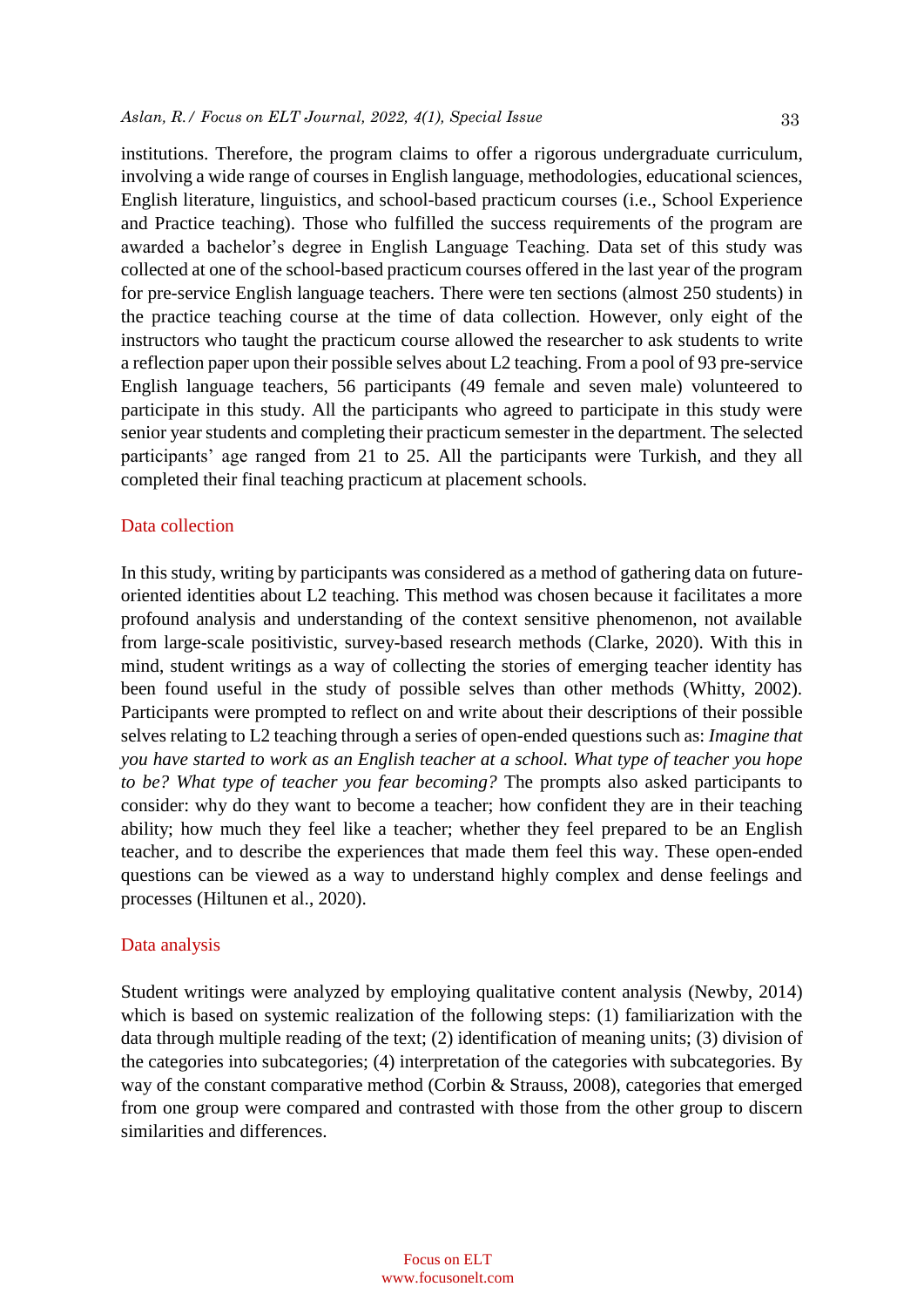# *Aslan, R./ Focus on ELT Journal, 2022, 4(1), Special Issue*  34

To enhance the trustworthiness of the study, the preliminary findings were sent back to the participants for feedback through a member checking procedure after completing the analysis and interpretation of the data (Newby, 2014). Of the 56 participants contacted, five shared their comments. For ensuring the credibility of data analysis, the extracted data were read and reviewed by two colleagues who are working as instructors in the field of language teaching (Merriam, 2009). The agreed analyses and interpretations were used, and these were then compared and discussed. In case of disagreement, the final interpretations were negotiated to develop a shared coding scheme.

#### **Findings**

As the analysis indicated, two types of future-oriented identity work as prospective language teachers were identified. The contrasts between the cases concerning the vividness of their possible selves and the balance between these selves helped to identify two categories of future-oriented identity work. Although some similarities that cut across the cases in participants' writings on their future-oriented identities as prospective teachers were captured, they convey divergent stories in a sufficient depth. As evident in the data, the participants seemed to be quite diverse in the nature of the possible selves they envisioned as a language teacher. The findings point to two emerging patterns based on the degree of elaboration of participants' possible selves and also balance between these selves across the student writings: *highly developed and (under)developed possible selves as L2 teachers.*

#### Highly developed possible selves as L2 teachers

As the analysis indicates, 18 out of 56 participants seemed to establish a well-elaborated L2 teacher vision and were able to describe their visions. These participants were also highly motivated to become an English teacher and incorporated L2 teaching into their future plans. They were characterized by the balance between their possible selves and goal-orientedness. Most of the participants reported that they aspired to become an English teacher because the job would let them "to make a difference in the students' growth through English", "to create a change for a better society" and "to connect with the young generation".

Although the participants in this group possessed multiple future-oriented identities, they regarded their ideal images as 'professional and innovative L2 teacher' as the primary ones. In parallel, the student writings revealed that possible teacher selves that are 'L2 teacher development-based' and 'L2 teacher competency-based' were strongly present" (see Table 1). As for the possible selves focused on L2 teacher development, prospective language teachers on one hand spoke about keep up with the recent trends and focus of language teaching. These participants highlighted the desire to have good grasp of content, mastery of subject matter, continuous learning and keeping up-to-date, as well as being goaloriented.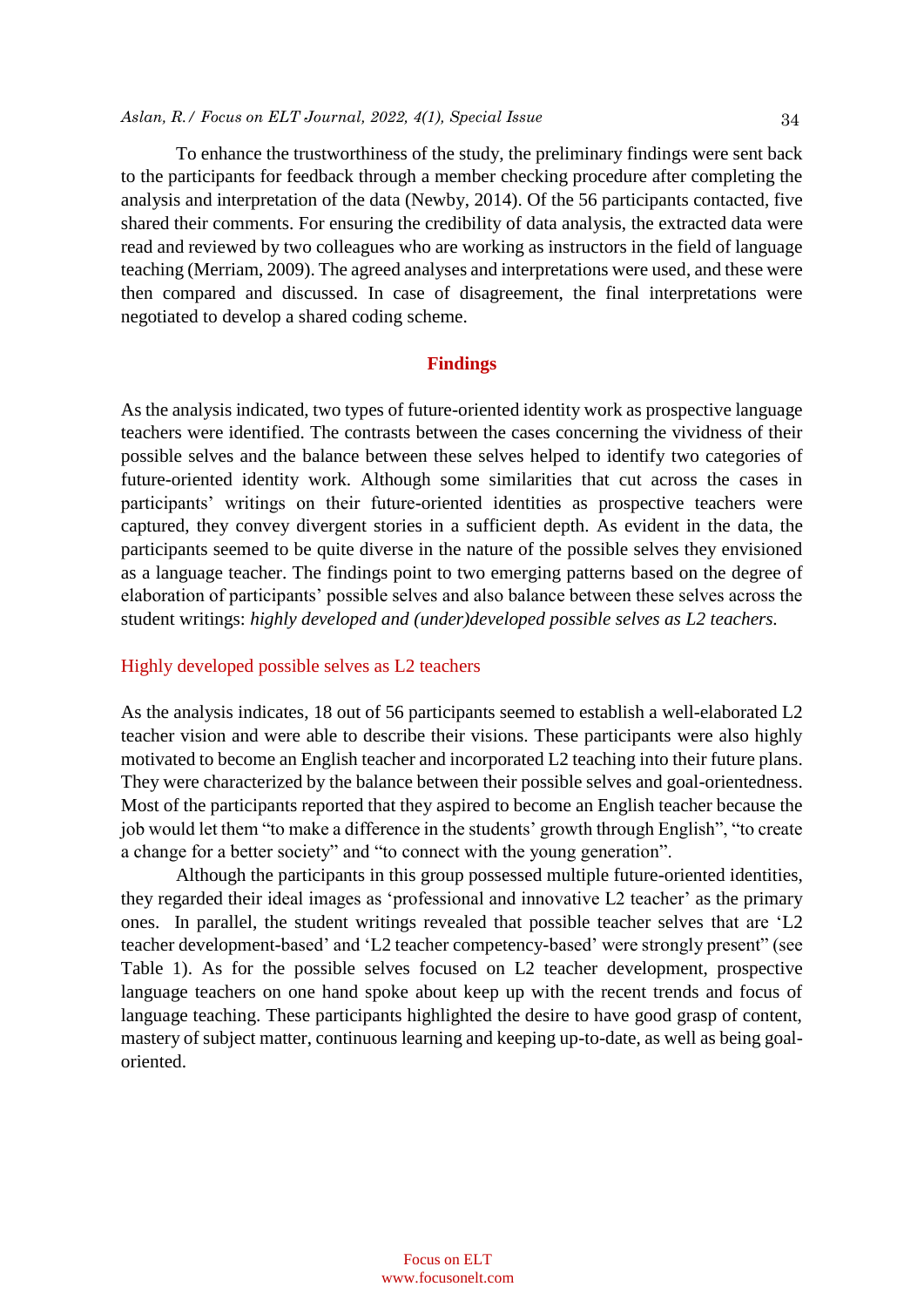| Table 1. Data excerpts describing hoped-for possible selves |  |  |  |
|-------------------------------------------------------------|--|--|--|
|-------------------------------------------------------------|--|--|--|

| L <sub>2</sub> teacher development                                                                              |
|-----------------------------------------------------------------------------------------------------------------|
| I think the English teacher should be expert in the field. $(P2)$                                               |
| I want to be a teacher who always try to increase my expertise and experience. (P8)                             |
| I am going to always be engaged in my profession. I know that I have to keep up-to-date on new digital          |
| technologies and apps. (P15)                                                                                    |
| A good teacher should look forward to how s/he could grow. This would help maintain everything and keep         |
| on the top of my content. (P4)                                                                                  |
| I hope to be a teacher who is fine where I am at, I mean, to be expert in my subject matter. I won't stop       |
| studying and keep learning more and more. (P13)                                                                 |
| L2 teacher competency                                                                                           |
| As a teacher, $I$ will not use the traditional grammar-translation method. (P3)                                 |
| I would like to try out creative teaching methods and ideas. (P2)                                               |
| I hope that I will not repeat things well; instead, I will spice them up purposely changing my teaching         |
| methods. (P9)                                                                                                   |
| I will strive to come up with creative teaching ideas, so that my classes will not be boring. (P6)              |
| I hope to utilize enjoying and creative teaching ideas with the help of digital tools. There are many practical |
| websites for digital storytelling, role-plays or intercultural learning. I plan to integrate them all into my   |
| classes. $(12)$                                                                                                 |
| but a teacher should work hard to make learning interesting and fun  It is so sad <u>for a teacher</u> to have  |
| students saying 'I'am bored' or 'It's boring'. (P16)                                                            |
|                                                                                                                 |
|                                                                                                                 |
| In this type of future-oriented identity work, the focus was also on 'L2 teacher competency'.                   |
|                                                                                                                 |
| In particular, participants' possible selves were focused to a great extent on becoming an                      |
| active and competent user of innovative and creative teaching methods.<br>Besides,                              |
|                                                                                                                 |

active and competent user of innovative and creative teaching methods. Besides, participants' hoped-for selves related to L2 teacher competency involved the references to instructional strategies including individual learning support, differentiated instruction, variety in the classroom, using sufficient and authentic tasks, creating alternative scenarios and designing and implementing different materials in the classroom.

Analysis also revealed that participants in this group were more likely to balance their hoped-for and feared possible selves: between what kind of teacher they wish to become and what kind of teacher they do not wish to become. For the feared selves of participants with well-developed possible selves, data excerpts were also about the possible selves focused on L2 teacher development and L2 teacher competency (see Table 2).

Table 2. *Data excerpts describing feared selves*

I fear forgetting about what drove me to teaching in the first place one day. (P14)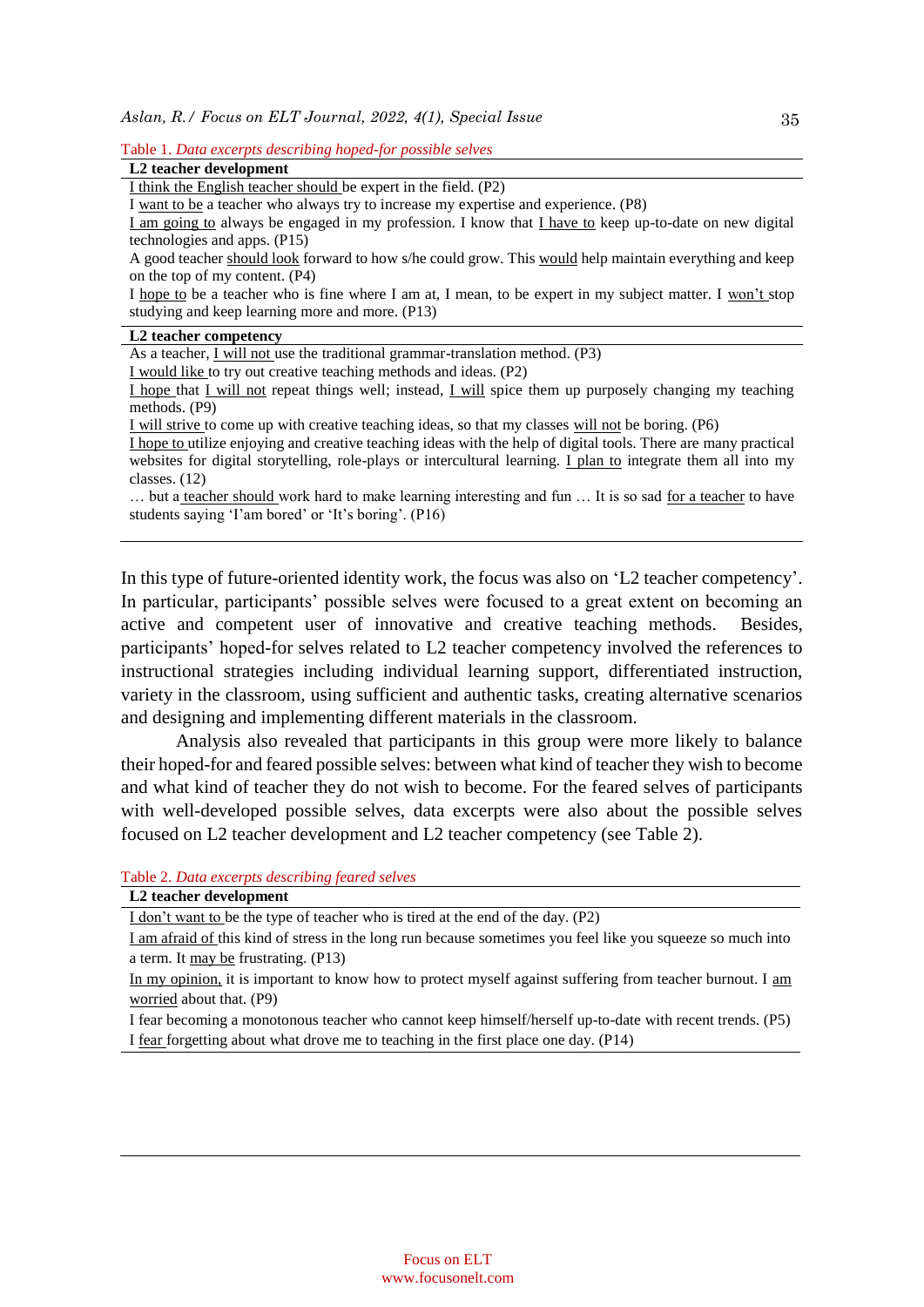#### **L2 teacher competency**

A teacher should never have habits of boring teachers. Giving worksheets over and over and over again makes classes dull. (P12)

I don't want to become a traditional teacher who is obsessed with pen-and-pencil entrance exams. (P11)

I don't know if I have to use traditional methods. We, as teachers, should incorporate teaching ideas that pique curiosity and motivation. (P8)

It's difficult and a big risk to use digital boards in the classroom. I tested it during the practicum. It would have been better to know how to integrate such technology tools into my classes. I think I am not good at it. (P1)

My biggest fear is to become an English teacher who does not care about pupils. (P2)

I don't wish to become a teacher who uses the same materials in my classes or just teach students the material that is already in the coursebook. (P10)

Some of the participants' possible selves emphasized their worries about reaching the breaking point, stress and emotional exhaustion when considering the challenges of teaching. One participant also stressed the need to learn proactive strategies to deal with the threat of burnout. These participants also wanted to avoid becoming a 'boring', 'uninspired' and 'discouraging' L2 teachers. More specifically, their feared possible selves involve the references to an image of a pen-and-pencil type of teacher who is strictly adhered to the traditional teaching methods. The findings suggest that these participants could balance their positive (hoped-for) and negative (feared) possible selves, which points to their motivation for becoming a teacher.

The participants in this group appeared to have positive views of themselves as competent future L2 teachers in terms of their teaching skills. It was evident in the data that all thirteen participants established confidence in their abilities as competent, effective language teachers. The analysis indicates that students with positive orientations towards the future appeared to be highly motivated to take agentive actions required to achieve their hoped-for selves as professional and innovative L2 teachers. In that regard, some of the participants wrote about their desire to utilize diverse professional development resources, such as conferences, workshops, and international projects so that they could continue to build their teaching skills and be better equipped to become professional teachers. Also, these participants were more likely to take initiatives and sought for strategies for professional learning opportunities at diverse teaching settings (i.e., private tutoring or institutions), which allowed them to feel adequately prepared for teaching and close the gap between their current selves and positive possible selves. Although they had also negative possible selves (i.e., feared selves), the availability of well-elaborated possible selves seemed to motivate to behave in a goal-directed manner. In addition to their deliberate efforts to develop their possible selves, most of the participants also underscored the role of mentor teachers and teacher educators in forming strong possible selves. They stated that encouragement, the possibility to deal with dilemmas and tensions during the practicum period, and constructive feedback during the practicum period were beneficial in building their positive images of themselves as competent future teachers.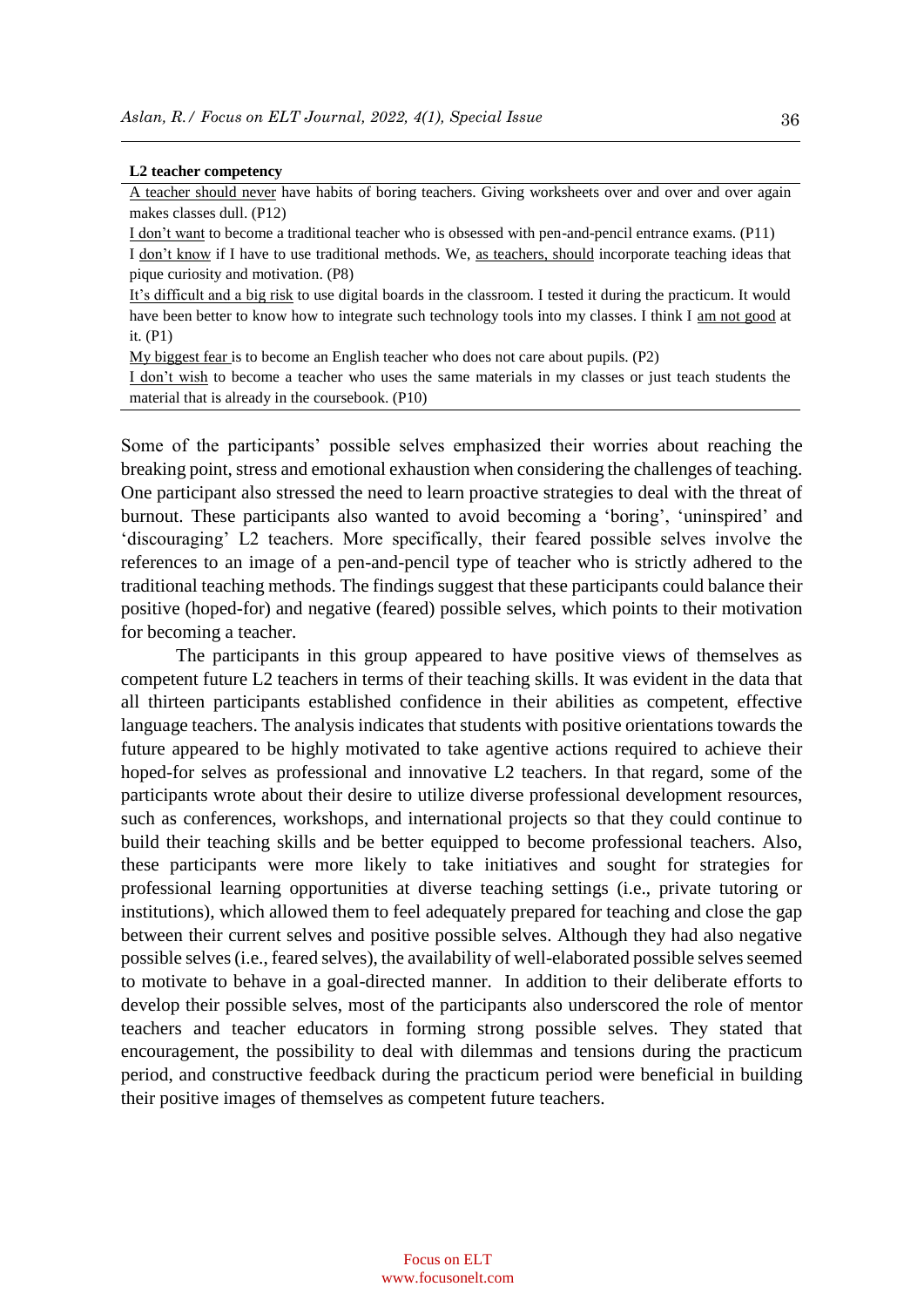### (Under)developed possible selves as L2 teachers

At the opposite of the spectrum are the possible selves of prospective language teachers with (under)developed visions of ideal language teacher selves. Similar to the former pattern, participants in this group (38 participants) also wanted to become a language teacher since teaching would allow them "to make a difference in young people's lives", "to inspire the next generation", "to prepare students as 21<sup>st</sup> century citizens" and "to become a role model". This cohort included the prospective language teachers who either were likely to own a vision of L2 teacher, though not vivid and specific enough to be described or were not able to develop a substantial image of ideal language teacher self. Contrary to the former cohort, some of the participants in this group lacked any clear visions of their future teacher selves, and more importantly, building their hoped-for language teacher self did not come as easily as it did for the other participants.

In this pattern, most of the participants tended to remain in the teaching profession. However, six of them appeared to be undecided to remain or were less likely to view teaching as the final destination although they appreciated particular features of teaching, such as job security or connecting with individuals. Instead, they hoped to have private-sector career prospects upon graduation, even work abroad at various international enterprises. Rather than foreseeing themselves as L2 teachers in classroom contexts, they were more inclined to envision their possible selves in the specific form of competent L2 users that can speak English fluently in international contact situations.

Despite their weaker visions of language teacher selves, this cohort of prospective teachers spoke about the type of teachers they hope to and/or fear becoming. Analysis revealed that the hoped-for selves of participants (see Table 3) with (under)developed possible selves often included L2 teacher competency-based possible selves focused on instructional strategies. In this pattern, hoped-for selves revolved around becoming practitioners of Communicative Language Teaching (CLT), incorporating intercultural and/or multicultural understanding into lesson plans, promoting open-mindedness and respect, high-student engagement, differentiation, using diverse and interactive teaching methods, supporting student learning, being motivating and encouraging and understanding challenges and anxieties of students.

#### Table 3. *Data excerpts describing hoped-for possible selves*

# **L2 teacher competency**

I believe I can break the traditional way of English teaching. (P27)

I would like to teach English but also prepare pupils to be citizens of the  $21<sup>st</sup>$  century. I am going to focus on globalization multiculturalism, respect, open-mindedness etc. (P32)

I think I am not good at understanding different student profiles. I would like to possess an extremely thorough understanding and knowledge of differentiated instruction. (P41)

I think an English teacher should build connections between L2 learners' cultural background and their classroom learning experience. (P22)

I would like to become a mindful, inspiring and encouraging teacher… (P19)

I want to be able to understand the challenges and anxieties students might undergo when trying to learn a different language and culture from their own. (P38)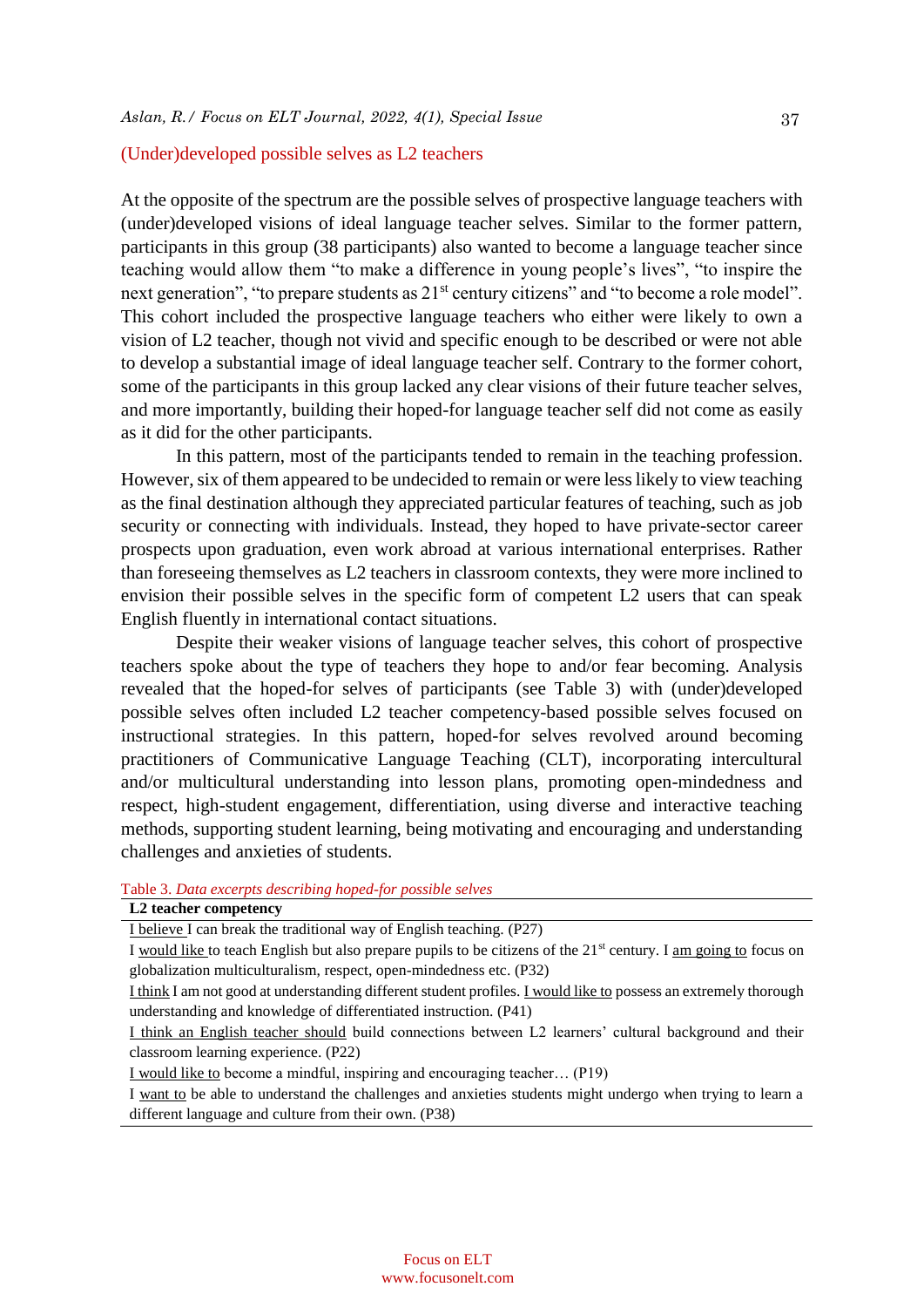| I think a teacher should have more patience because we, as teachers, have the privilege of being in a very     |
|----------------------------------------------------------------------------------------------------------------|
| important position in students' lives. (P55)                                                                   |
| Language learning is a difficult process. So, I believe that an English teacher should guide and offer support |
| and advice for pupils when needed. (P52)                                                                       |
| The more you enjoy in your classes, the more pupils will enjoy. (P51)                                          |
|                                                                                                                |

The participants also highlighted the teacher's role in the classroom referring to becoming more of a facilitator, scaffolding L2 learning for pupils. These possible selves also included the idea of inspiring and encouraging learners as their role models to make them realize their fullest potential. As an example, one pre-service teacher stressed the importance of powerful modeling so that it could be an efficient learning tool.

The findings showed that the proportion of feared compared to hoped-for language teacher selves appeared to be dominant for student writings concerning L2 teacher competency focused on instructional strategies and management, monitoring, and interaction as well as L2 proficiency (see Table 4). Many of these participants wanted to avoid becoming 'authoritarian', 'harsh', 'demanding' and 'punitive' teachers who are preoccupied with enforcing strict discipline. Through participants' perspectives, 'becoming an authoritative teacher' who blends a caring atmosphere with firm, but fair discipline would allow them to have superior learning outcomes. In many writings, the fears of poor time management as well as monitoring difficult behaviors were also at the forefront. In several writings, participants reported feared selves focused on becoming 'uncaring' and 'uninspiring' teacher, building weaker relationships with students and disorganized instruction.

Participants' L2 teacher competency-based feared selves pertained to instructional strategies were also strongly present. Their fears included possible selves, such as bad grasp of content, overreliance on lesson plans and having many students who fail. Similar to the participants in the former group, these participants' feared selves revolved around teaching students with diverse needs and profiles. More specifically, they involved the references to teaching different age groups, such as young and adult L2 learners.

Participants also reported their L2 proficiency-based feared selves, which revealed their need to have stronger linguistic knowledge and better confidence in speaking. These participants recognized as their weaknesses the inability to use English language like a native speaker. Feared possible selves mostly focused on making grammar mistakes and stuttering while speaking since they seemed to believe their students would be judgmental and critical of their language skills.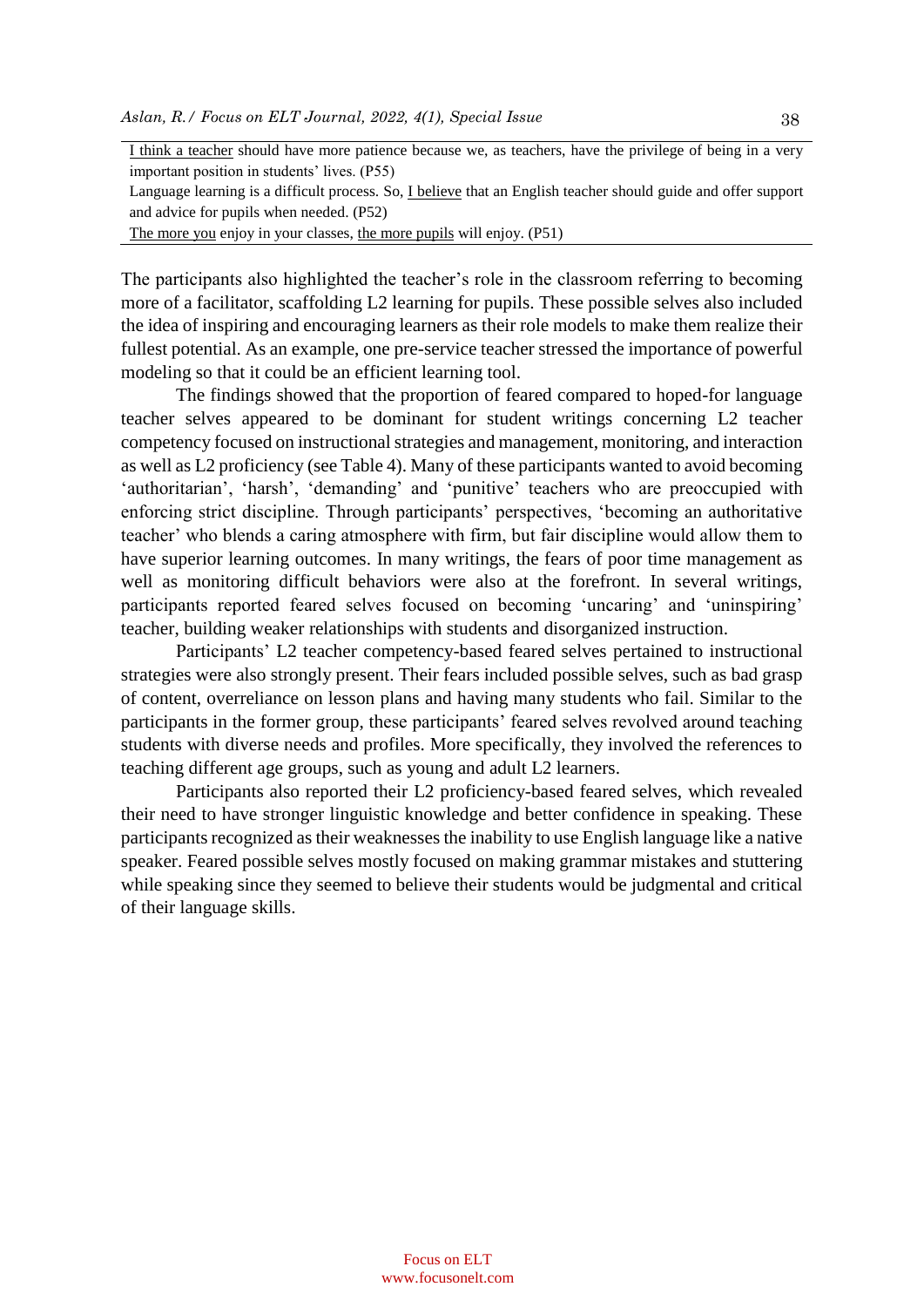#### Table 4. *Data excerpts describing feared possible selves*

|  | L2 teacher competency |
|--|-----------------------|
|--|-----------------------|

Still, my biggest fear is not being able to manage the class. (P31)

I have problems with classroom management. I'd really want to be an extremely good classroom manager. (P29)

During my internships, the gap was a big shock. I found myself in difficult situations where it was hard to monitor disruptive behaviors in class. This is one side of myself I fear remaining unprepared, and I know I need more experience and confidence. (P19)

I am afraid of talking in a monotone voice, which makes me a boring teacher. (P56)

I really don't want to be an unapproachable teacher. (P52)

During my internships, when the unexpected occurs, it becomes difficult for me to keep on track. I try to avoid wasting class time. (P52)

I still detailed on syllabus or lesson plans. (P29)

I went to two different practicum schools and based on my experiences; I have to learn to teach students with diverse profiles. (P43)

There is a mismatch between theory and practice. I had frustrating experiences with the  $1<sup>st</sup>$  graders. I really don't want to teach young learners. (P37)

#### **L2 proficiency**

Speaking fluently is one of the most important qualities of an English teacher, so I need to improve my language skills (P22)

I would really want to be able to explain my point and get it across to the students. (P33)

For example, I want to simply express my point. I want to use English as if it's my mother tongue. (P24) During my internships, I made serious grammar mistakes and it was frustrating for me. As a teacher, *I am* afraid of making grammar mistakes in the classroom. (P51)

I fear becoming an English teacher who have a bad command of English grammar. (P28)

Many examples of their feared possible selves reference to the challenges, tensions and conflicts between their ideal language teacher selves and current selves. Giving more details about their fears based on their practicum experiences in the writings, most participants attributed these serious discrepancies between their ideal and current language teacher selves to the lack of sufficient practice opportunities in "real settings with real students" (P31). In this respect, participants emphasized the need for more authentic tasks wherein they could explore the possibilities of meaningful and realistic practice.

As opposed to the academic training sources, many of the participants expressed greater satisfaction amongst experiential training sources such as mentoring from teachers and supervised practicum. Akin to the former group, many referred to successful experiences during their internships. They reported that the mentor and the teacher educator were important motivators in building their confidence and positive self-images during their internships.

#### **Discussion and conclusions**

The purpose of this paper was to investigate a group of prospective language teachers' possible selves at a pre-service teacher education program in Turkey. Given the gap in the literature on future-oriented identities in the context of teacher preparation and development, this study points to the potential of possible selves theory in providing analytic concepts to better understand images of self-as-teacher (Kumazawa, 2013). While derived from a small-

I have the fear of not being able to answer students' questions in classes (P23)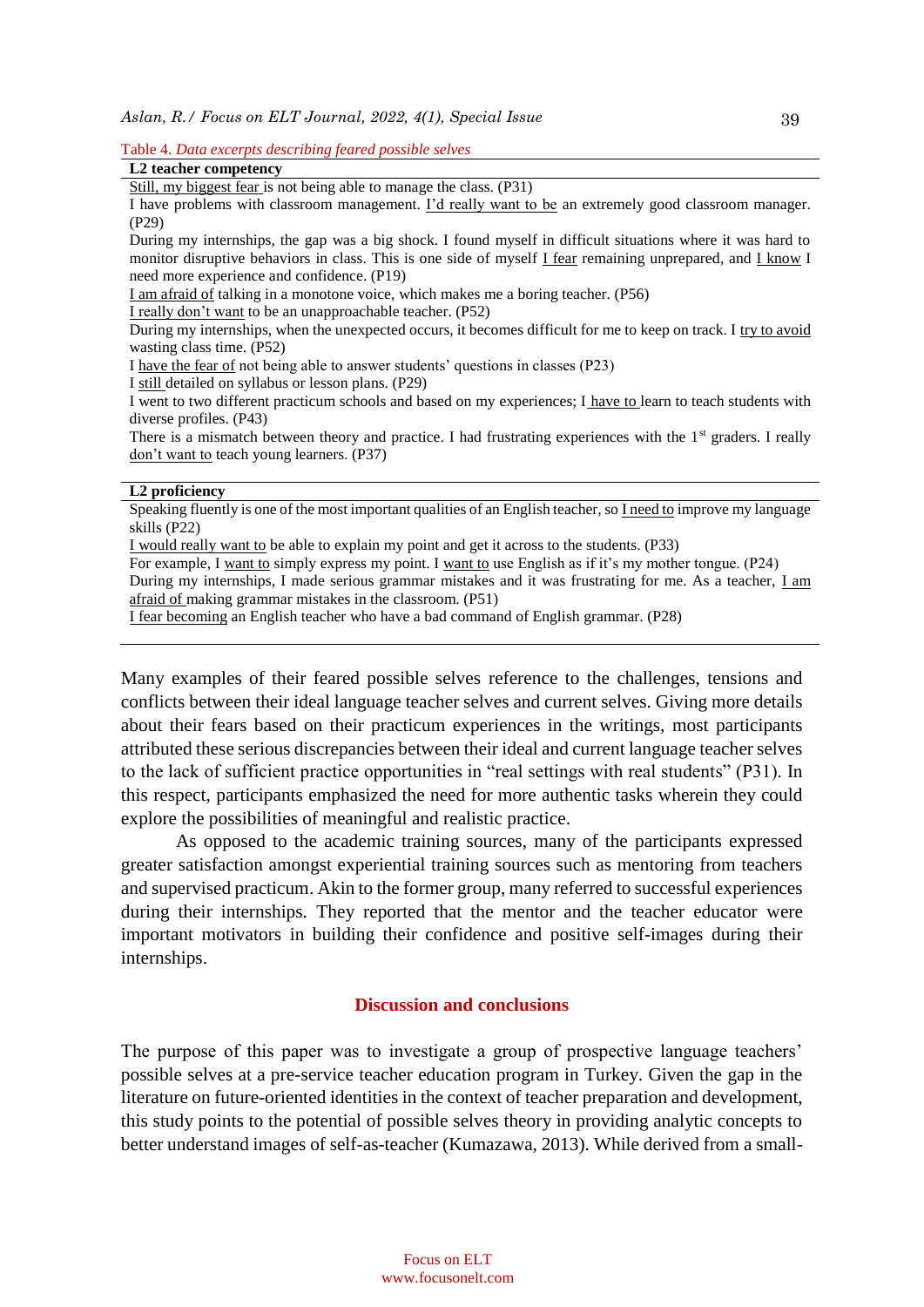scale study, the findings suggest that prospective teachers claim and form diverse and multiple forms of possible selves when describing the kind of language teacher they wish to be or fear becoming (Hiver, 2013). This study revealed two different patterns of futureoriented language teacher identity work: (a) *highly developed* that is characterized by goalorientedness, optimistic view of L2 teaching and balanced possible selves and (b) *(under)developed* that is characterized by the lack of vivid visions of teaching, irresolute goals and imbalanced possible selves. Of particular note is that these patterns should not be considered as reductionist categories into which a language teacher might belong to forever losing the possibility to move across different patterns. As reported by many scholars (Rahmati et al., 2019; Taylor et al., 2013), these patterns are relational. In other words, since identity construction includes "a mixture of being in and being out" (Wenger, 1998, p. 165), language teachers might reconcile forms of different possible selves at any given time in any given setting.

Participants with highly developed possible selves appeared to possess specific and clear visions of the future. These participants hope to reach their possible selves. In their writing, they were likely to balance their hoped-for and feared possible selves: between how they desire to become and how they avoid becoming. Likewise, individuals build self-images that they wish to achieve, and they would tend to avoid. These prospective language teachers balance their hoped-for and feared possible selves. These findings suggest that the balance between these possible selves serves to motivation (Lutovac & Kaasila, 2014; Yowell, 2000). On the other hand, participants with (under)developed possible selves were more concerned about their future and owned vague ambitions and irresolute plans to become a teacher. This was indicated through the common use of the utterances in the student writings "I have the fear of …", "My biggest fear…" and "I am afraid…". Such expressions of uncertainty might demonstrate that prospective language teachers are struggling (Urzúa & Vásquez, 2008). These possible selves appeared to be less clear and feared possible selves were more likely to dominate over hoped-for teacher selves in the data. This shows that unbalanced possible selves suggest fewer efforts to achieve and avoid these possible selves (Markus & Nurius, 1986).

The analysis indicated that participants' possible language teacher selves might be classified into three primary categories (i.e., L2 teacher development, L2 teacher competency and 'L2 proficiency), revealing a distinction as demonstrated by previous studies between task-focused and quality-focused possible selves (Hamman et al., 2010, 2013). L2 teacher competency-based possible selves pertained to both instructional strategies and monitoring, management and interaction. The former relates to teaching techniques and methods to help students accomplish tasks whereas the latter focuses on management and discipline issues and interaction with individuals. The findings of this study suggest that participants in each pattern appeared to formulate hoped-for selves and feared selves that are *task-focused* reflecting the category of L2 teacher competency. This is in line with the literature indicating that prospective teachers might experience struggles when considering their future-oriented identities much beyond their immediate role and context (Hamman et al., 2010).

To start with, L2 teacher competency-based possible selves focused on instructional strategies seemed to dominate the student writings. In the construct of the L2 teachers they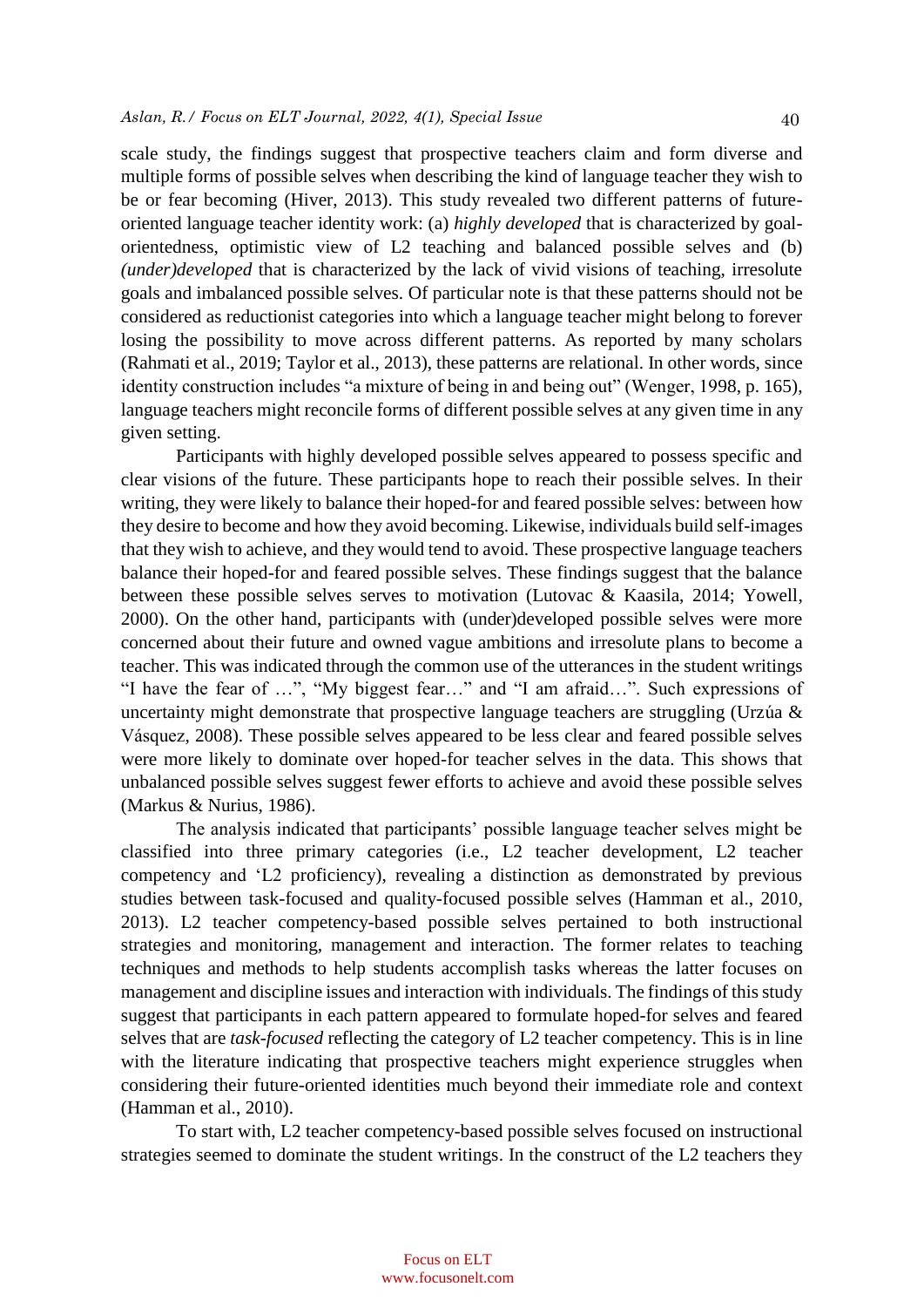wish to become, prospective teachers in two types of future-oriented identity work focus mainly on differentiated instruction, using different, interactive teaching ideas and methods as well as being motivating and encouraging. Many participants' feared selves related to this category are bound up with bad grasp of content, addressing student with individual needs and profiles and overreliance on syllabus. Second, L2 teacher competency-based possible selves concerning management, monitoring and interaction were reported only by the participants with (under)developed ideal images as L2 teachers. Taken together, the greater proportion of feared selves related to instructional strategies and management, monitoring, and interaction may indicate a limited focus in the language teacher education context where participants of this study studied. In this respect, limited opportunities to practice implementing evidence-based strategies during the practicum (Christofferson & Sullivan, 2015), and overemphasis on theories of teaching and less focus on practice continue to be important concerns in the field of L2 teacher preparation (Tekir & Akar, 2019). Since the participants in this study consistently complained about the gap between theory and practice in the program, L2 teacher education programs should offer students more integrated and coherent curriculum that link coursework and clinical work (Darling-Hammond, 2014). Also, participants' desire to have more opportunities for teaching practice could also be interpreted as prospective language teachers' feeling the need for more extended practicum experience rather than the traditional one-day-a-week (Meyers et al., 2017). Third, most of the participants, that is, those with (under)developed possible selves narrated feared selves related to L2 proficiency. These proficiency-based possible selves are related to their sense of self in their own ability to use English competently. Thus, generating supportive curriculum provision which combine language use, language objectification, and language acquisition should be offered to prospective language teachers to facilitate the development of their English proficiency and pedagogy (Hadi, 2019).

Lastly, only prospective language teachers with highly developed possible selves formulated L2 teacher development-based possible selves that were *quality-focused* as it pertains to teacher self-concepts to achieve high standards and to seek opportunities for increasing teacher expertise (Hamman et al., 2010). Of particular interest is the highly developed possible teacher selves in relation to the teacher development. This elaborated sense of teacher self might be thought of as an advantageous positioning as this allowed them to cope with the future and move beyond their fears (Lutovac & Kaasila, 2014). Contrary to the participants with (under)developed possible selves who possessed doubts and worries about language teaching competence and lack personal agency to learn as prospective teachers, their choice to distance themselves from the feared selves and seek out opportunities to practice teaching outside the university classroom (i.e., private tutoring and teaching in different institutions) could be taken as manifestations of agency (Kumazawa, 2013). The different exercises of agency and responses to challenges is important as they highlight the dynamic process of future-oriented identity work as either bridging the gap between the current selves and hoped-for selves or increasing the gap between the current selves and feared selves (Hamman et al., 2010). Considering the significant impact of future thinking on the exercise of agency, it is critical for language teacher education programs to apply possible selves theory to the development of prospective teachers (Hamman et al., 2013; Urzúa & Vásquez, 2008).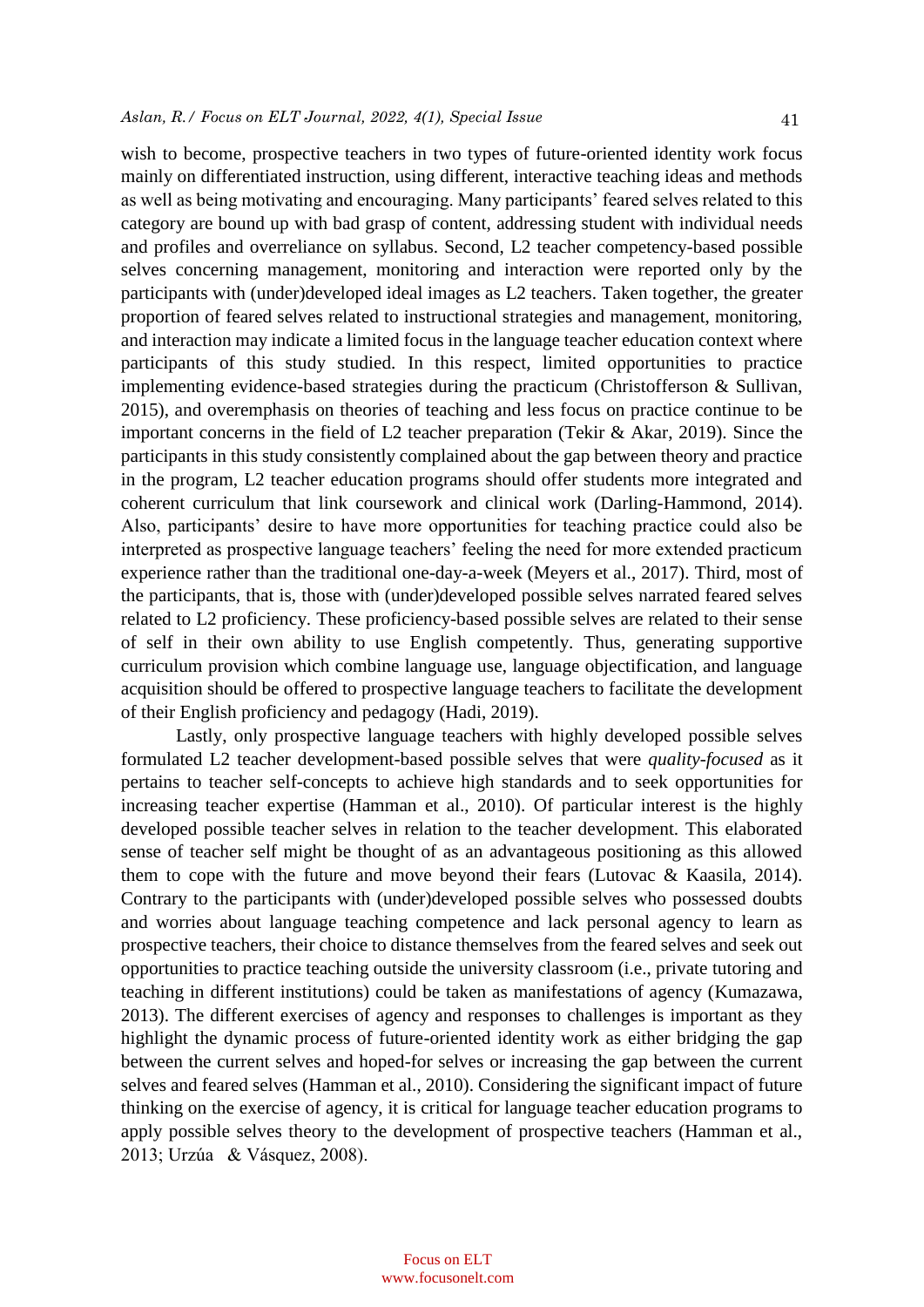## *Aslan, R./ Focus on ELT Journal, 2022, 4(1), Special Issue*  42

Research suggests that past experiences with pre-service teachers' school time and experiences with teacher educators and mentors during practicum are extremely influential in the formation of future-oriented teacher identity development (Pellikka et al., 2020; Urzúa & Vásquez, 2008). For most of the participants, encouragement, support and constructive feedback from mentors and supervisors during internships were beneficial for building their positive visions of themselves as competent teachers and strengthening their motivation for teaching (Lutovac & Kaasila, 2014). These findings also suggest that imagining a possible self of being successful (or vice versa) may lead to enhanced performance and increased efforts (Oyserman & James, 2015). The deconstructing and reconstructing process of teachers' self-concepts can help future teachers to make a 'journey inward' or 'self-searching journey' and contribute to their understandings of themselves in a higher degree of selfawareness (Kumazawa, 2013). Such an empowering setting where future teachers are provided with opportunities for 'critical reflection and inquiry' is important to help them revisit their past and become active agents of their own development (Furlong, 2013). In enabling prospective teachers to have a strong sense of self as a teacher and formulate their identities, the teacher educators should engage them with future-oriented talk in the context of language teacher education.

Although this study has implications for pre-service language teacher education, given the unique setting in which the study took place and the scope and sample size of the study, findings are not generalizable. The student writings of 56 participants were insufficient to explore the complexity of identity development of prospective language teachers. The writings of this cohort might provide a picture of the emergent pre-service teacher identity development. Also, the self-reported data were elicited through the student writings might not be accurate or complete due to social desirability bias or other reasons. Therefore, it would be desirable to triangulate their student writings with teacher educators and mentors' accounts to provide a holistic perspective of prospective language teachers' possible selves. Further research could also complement the writing data with other data sources, such as in-depth interviews.

#### **Disclosure Statement**

No potential conflict of interest was reported by the authors.

#### **References**

- Aneja, G. A. (2016). (Non)native speakered: Rethinking (non)nativeness and teacher identity in TESOL teacher education. *TESOL Quarterly*, *50*(3), 572-596.<https://doi.org/10.1002/tesq.315>
- Beauchamp, C., & Thomas, L. (2009). Understanding teacher identity: An overview of issues in the literature and implications for teacher education. *Cambridge Journal of Education*, *39*(2), 175-189. <https://doi.org/10.1080/03057640902902252>
- Block, D. (2003). *The social turn in second language acquisition.* Georgetown University Press.
- Christofferson, M., & Sullivan, A. L. (2015). Preservice teachers' classroom management training: A survey of self-reported training experiences, content coverage, and preparedness. *Psychology in the Schools*, *52*(3), 248-264. <https://doi.org/10.1002/pits.21819>
- Clarke, D. W. (2020). First my dad, then my iPhone: An autoethnographic sketch of digital death. *Forum Qualitative Sozialforschung / Forum: Qualitative Social Research*, *21*(2), Art. 8.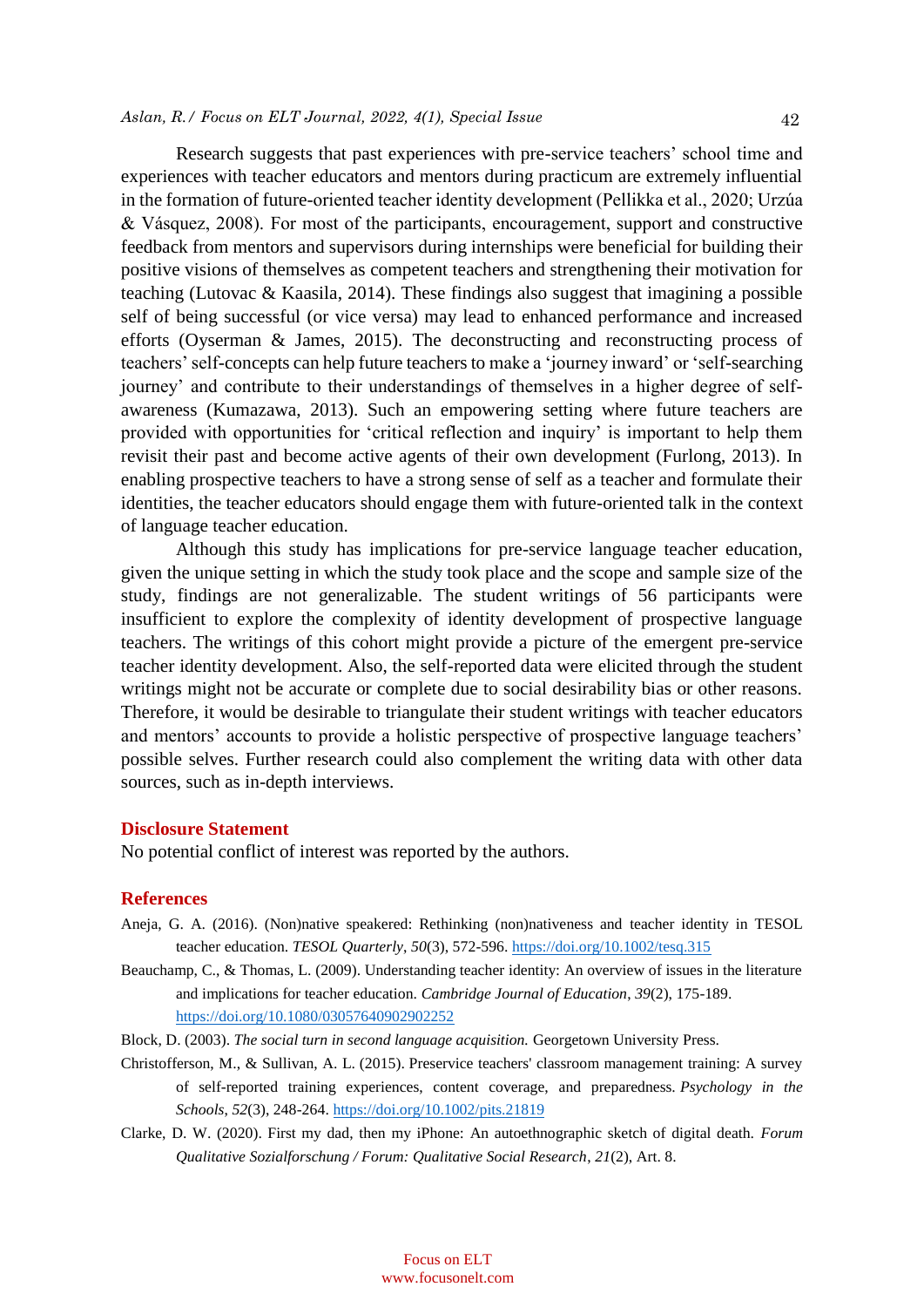<http://dx.doi.org/10.17169/fqs-21.2.3258>

- Corbin, J., & Strauss, A. (2008). *Basics of qualitative research: Techniques and procedures for developing grounded theory* (3rd ed.). Sage. <https://doi.org/10.4135/9781452230153>
- Creswell, J. W. (2012). *Educational research: Planning, conducting, and evaluating quantitative and qualitative research.* Pearson Education.
- Darling-Hammond, L. (2014). Strengthening clinical preparation: the holy grail of teacher education. *Peabody Journal of Education,* 89, 547–561[. http://dx.doi.org/10.1080/0161956X.2014.939009](http://dx.doi.org/10.1080/0161956X.2014.939009)
- Furlong, C. (2013). The teacher I wish to be: Exploring the influence of life histories on student teacher idealised identities. *European Journal of Teacher Education*, *36*(1), 68-83. <https://doi.org/10.1080/02619768.2012.678486>
- Hadi, A. (2019). Exploring preparation of pre-service teachers' English proficiency and pedagogy: Stories from an EFL teacher education program. *The Qualitative Report*, *24*(8), 1946-1966. <https://doi.org/10.46743/2160-3715/2019.3771>
- Hamman, D., Gosselin, K., Romano, J., & Bunuan, R. (2010). Using possible-selves theory to understand the identity development of new teachers. *Teaching and Teacher Education*, *26*(7), 1349-1361. <https://doi.org/10.1016/j.tate.2010.03.005>
- Hamman, D., Wang, E., & Burley, H. (2013). What I expect and fear next year: Measuring new teachers' possible selves. *Journal of Education for Teaching*, *39*(2), 222-234. <https://doi.org/10.1080/02607476.2013.765194>
- Hiltunen, K., Sääskilahti, N., Vallius, A., Pöyhönen, S., Jäntti, S., & Saresma, T. (2020). Anchoring belonging through material practices in participatory arts-based research. *Forum Qualitative Sozialforschung / Forum: Qualitative Social Research*, *21*(2), 1-28[. http://dx.doi.org/10.17169/fqs-21.2.3403](http://dx.doi.org/10.17169/fqs-21.2.3403)
- Hiver, P. (2013). The interplay of possible language teacher selves in professional development choices. *Language Teaching Research*, *17*(2), 210-227.<https://doi.org/10.1177/1362168813475944>
- Hong, J., & Greene, B. (2011). Hopes and fears for science teaching: The possible selves of preservice teachers in a science education program. *Journal of Science Teacher Education*, *22*(6), 491-512. <https://doi.org/10.1007/s10972-011-9247-y>
- Johnson, K. (2016). Language teacher education. In G. Hall (Ed.), *Routledge handbook of English language teaching* (pp. 121-134). Routledge.
- Kayi-Aydar, H. (2019). Language teacher identity. *Language Teaching*, *52*(3), 281-295. <https://doi.org/10.1017/S0261444819000223>
- Krzywacki, H. (2009). *Becoming a teacher: emerging teacher identity in mathematics teacher education*. [Doctoral dissertation, University of Helsinki].

<https://helda.helsinki.fi/bitstream/handle/10138/20029/becoming.pdf?se>

- Kubanyiova, M. (2007). *Teacher development in action: An empirically-based model of promoting conceptual change in in-service language teachers in Slovakia.* [Unpublished doctoral dissertation]. University of Nottingham.
- Kubanyiova, M. (2009). Possible selves in language teacher development. In Z. Dörnyei, E. Ushioda (Eds.), *Motivation, language identity and the L2 self* (pp. 314–332). Multilingual Matters. <https://doi.org/10.21832/9781847691293-017>
- Kumazawa, M. (2013). Gaps too large: Four novice EFL teachers' self-concept and motivation. *Teaching and Teacher Education*, *33*, 45-55.<https://doi.org/10.1016/j.tate.2013.02.005>
- Lutovac, S. (2020). How failure shapes teacher identities: Pre-service elementary school and mathematics teachers' narrated possible selves. *Teaching and Teacher education*, *94*, 103-120.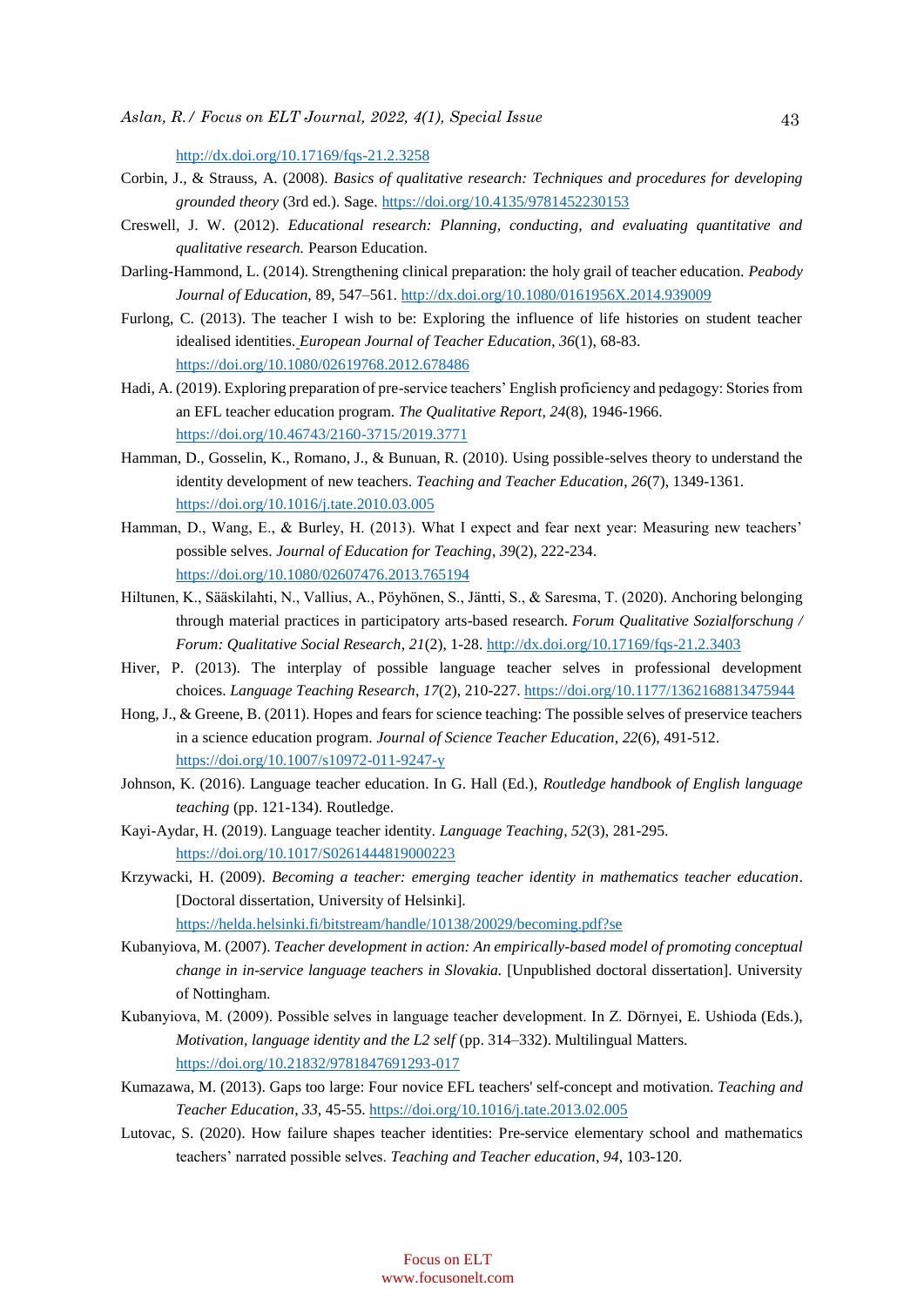<https://doi.org/10.1016/j.tate.2020.103120>

- Lutovac, S., & Kaasila, R. (2014). Pre-service teachers' future-oriented mathematical identity work. *Educational Studies in Mathematics*, *85*(1), 129-142. <https://doi.org/10.1007/s10649-013-9500-8>
- Markus, H., & Nurius, P. (1986). Possible selves. *American Psychologist*, *41*(9), 954-959. <https://doi.org/10.1037/0003-066X.41.9.954>
- Merriam, S. B. (2009). *Qualitative research: A guide to design and implementation.* John Wiley & Sons.
- Meyers, J., Mathur, S., & Barnes, S. (2017). Exploring the impact of extended and early practicum experiences. *Excellence in Education Journal*, *6*(2), 5-31. <https://files.eric.ed.gov/fulltext/EJ1210161.pdf>
- Newby, P. (2014). *Research methods for education*. Routledge. <https://doi.org/10.4324/9781315758763>
- Norton, B. (2010). Language and identity. In N. Hornberger & S. McKay (Eds.), *Sociolinguistics and language education* (pp. 349–369). Multilingual Matters.<https://doi.org/10.21832/9781847692849-015>
- Oyserman, D., & James, L. (2015). Possible selves: From content to process. In K. D. Markman, W. M. P. Klein, & J. A. Suhr (Eds.), *Handbook of imagination and mental simulation* (pp. 373-394). Routledge.
- Oyserman, D., Bybee, D., Terry, K., & Hart-Johnson, T. (2004). Possible selves as roadmaps. *Journal of Research in Personality*, *38*(2), 130-149. [https://doi.org/10.1016/S0092-6566\(03\)00057-6](https://doi.org/10.1016/S0092-6566(03)00057-6)
- Pellikka, A., Lutovac, S., & Kaasila, R. (2020). The change in pre-service primary teachers' possible selves in relation to science teaching. *European Journal of Teacher Education*, 1-17. <https://doi.org/10.1080/02619768.2020.1803270>
- Pennington, M. C., & Richards, J. C. (2016). Teacher identity in language teaching: Integrating personal, contextual, and professional factors. *RELC Journal*, *47*(1), 5-23. <https://doi.org/10.1177/0033688216631219>
- Rahmati, T., Sadeghi, K., & Ghaderi, F. (2019). English language teachers' vision and motivation: Possible selves and activity theory perspectives. *RELC Journal*, *50*(3), 457-474. <https://doi.org/10.1177/0033688218777321>
- Robinson, B. S., Davis, K. L., & Meara, N. M. (2003). Motivational attributes of occupational possible selves for low-income rural women. *Journal of Counseling Psychology, 50*(2), 156-164. <https://doi.org/10.1037/0022-0167.50.2.156>
- Stake, R. E. (1995). *The art of case study research*. Sage.
- Stevenson, J., & Clegg, S. (2011). Possible selves: Students orientating themselves towards the future through extracurricular activity. *British Educational Research Journal*, *37*(2), 231-246. <https://doi.org/10.1080/01411920903540672>
- Taylor, F., Busse, V., Gagova, L., Marsden, E., & Roosken, B. (2013). Identity in foreign language learning and teaching: Why listening to our students' and teachers' voices really matters. *ELT Research Papers*, *13*(2), 1-21.

[https://www.teachingenglish.org.uk/sites/teacheng/files/C683%20Identity%20in%20foreign%20lan](https://www.teachingenglish.org.uk/sites/teacheng/files/C683%20Identity%20in%20foreign%20language%20report_A4_WEB%20ONLY_FINAL.pdf) [guage%20report\\_A4\\_WEB%20ONLY\\_FINAL.pdf](https://www.teachingenglish.org.uk/sites/teacheng/files/C683%20Identity%20in%20foreign%20language%20report_A4_WEB%20ONLY_FINAL.pdf)

- Tekir, S., & Akar, H. (2019). The current state of instructional materials education: Aligning policy, standards, and teacher education curriculum. *Educational Sciences: Theory & Practice*, *19*(1), 197-222. <https://doi.org/10.12738/estp.2019.1.043>
- Tsui, A. B. (2007). Complexities of identity formation: A narrative inquiry of an EFL teacher. *TESOL Quarterly*, *41*(4), 657-680.<https://doi.org/10.1002/j.1545-7249.2007.tb00098.x>